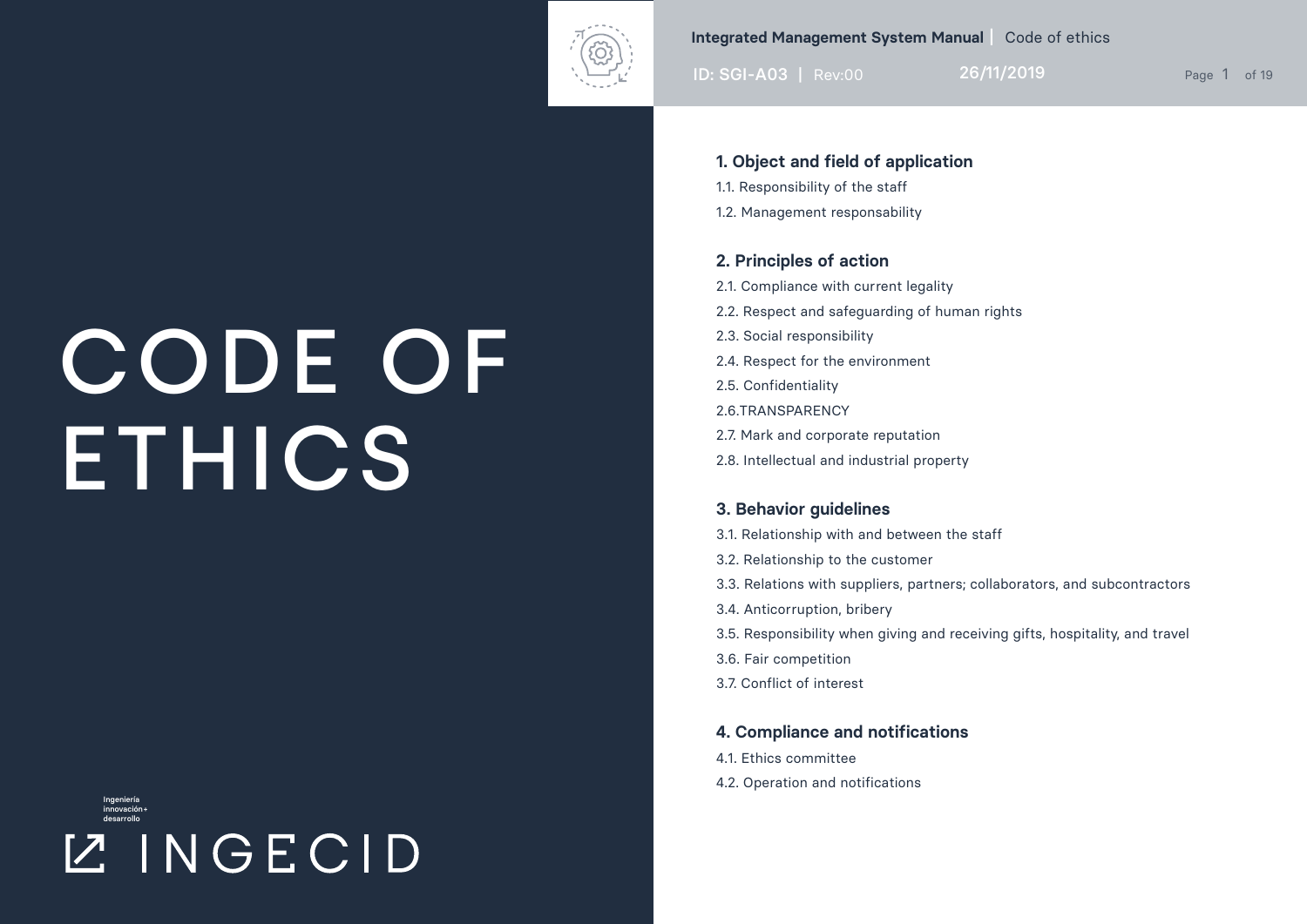

ID: SGI-A03 | Rev:00 26/11/2019 Page 2 of 19

## Object and field of<br>**1.** application

The Ethics Code contains a systematized collection of **guiding principles and the regulatory standards of the behavior of INGECID** Research and Development of Projects, S.L., hereinafter INGECID, of the people that integrate the company in the framework of its professional activities, and the relationships that, as a cause of these activities, are established between them or with third parties, all this to ensure that its activities not only conform to current law but also responds to demanding **standards of professionalism, integrity, and sense of responsibility.** 

Its content is complemented by INGECID's internal policies, rules, and procedures to which the Code itself refers.

The Code and the rules that complement it apply to the INGECID staff and management and to those who, for maintaining a close or permanent partnership with INGECID, are subject to compliance with the rules that affect them or that are mandatory because of the nature or purpose of their activities.

INGECID will ensure that collaborators, suppliers, contractors, and others who have professional relationships with INGECID **know the**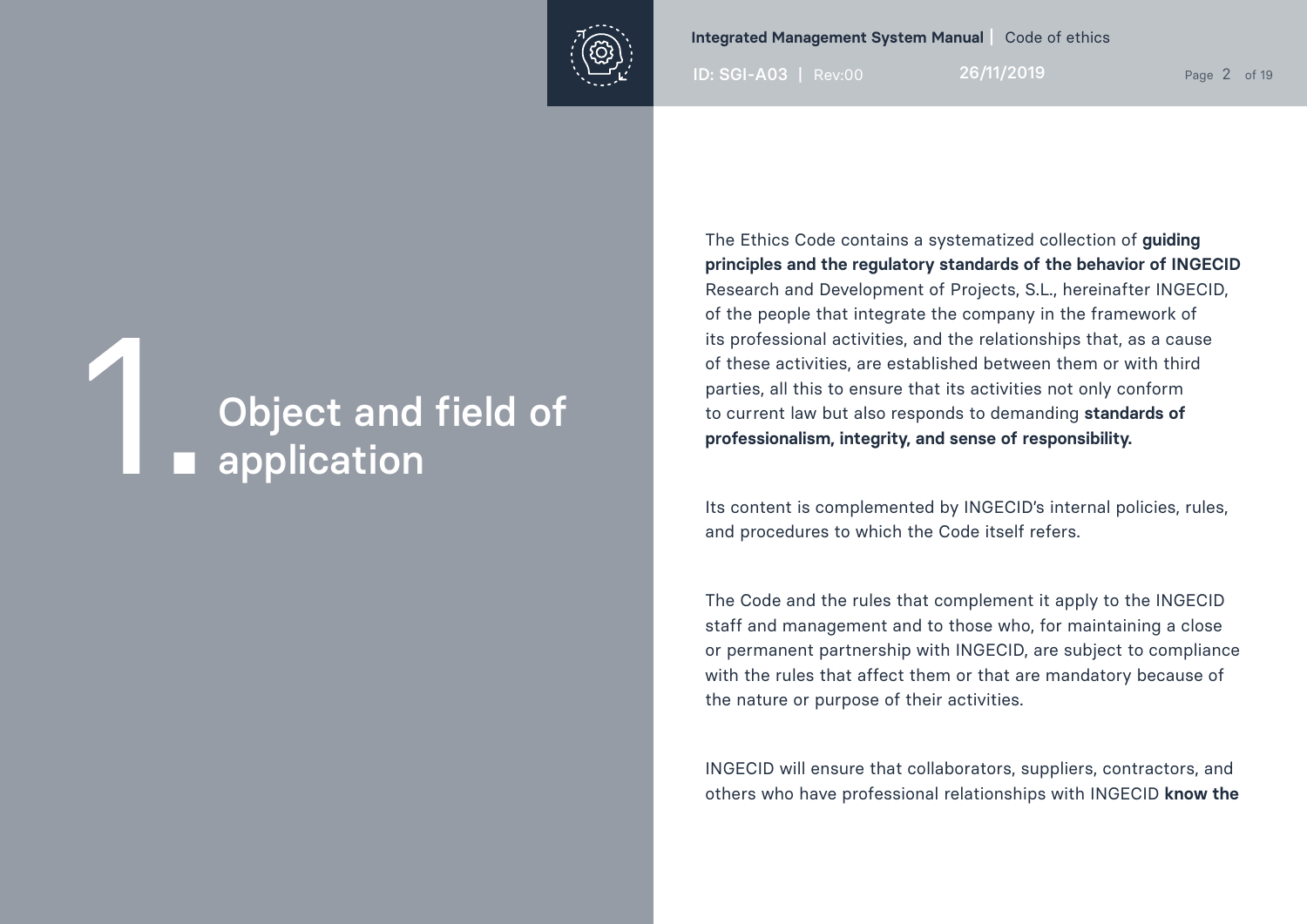

ID: SGI-A03 | Rev:00 26/11/2019 Page 3 of 19

**aspects of the Code that affect them** and, as soon as necessary and dependent on INGECID they will be required to behave in line with the principles and rules set out therein.

The terms **"people who are part of the company", "staff", "management", "professionals working for INGECID",** etc. used to designate persons bound by the rules of the Code should be understood extensively, as a generic reference to all those within their subjective scope.

The Code will be given maximum dissemination and will be available on the web and the INGECID server.

### Responsibility of the staff

The responsibilities of the staff, concerning this Code, are:

- **• Understand and uphold** the Code of Ethics.
- Demonstrate commitment to INGECID's **values and culture** by carrying out business activities with the highest integrity.
- Know and follow applicable **laws and regulations.**
- Speak up; **report all violations** of the Code using the established channels.
- **• Cooperate and communicate** sincerely during internal investigations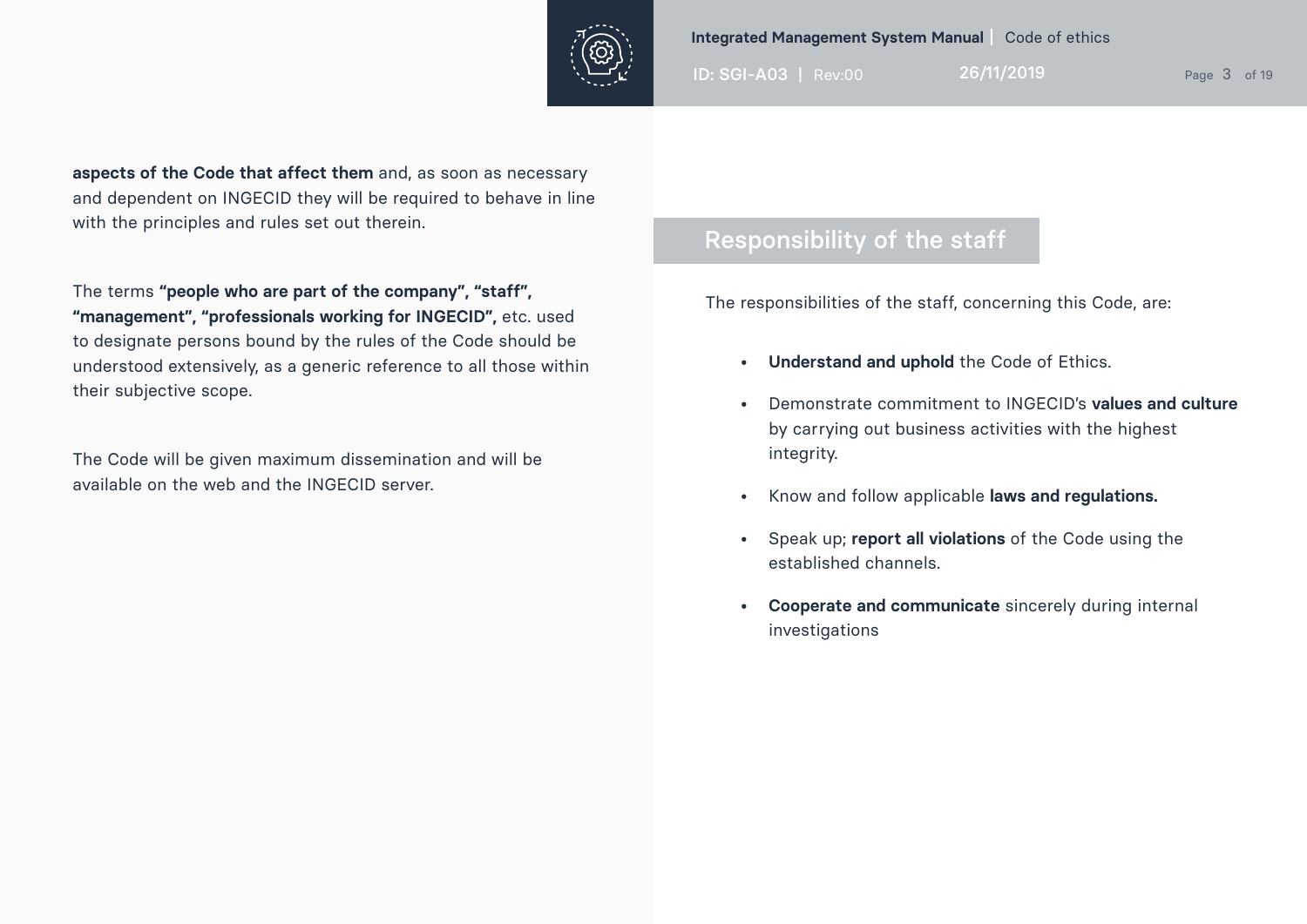

ID: SGI-A03 | Rev:00 26/11/2019 Page 4 of 19

### Management responsibility

Management's responsibilities, concerning this Code, are:

- **• All the employee responsibilities, plus:**
- Ensure that all their subordinates receive the necessary training and **information to perform** their work following our Code.
- Encouraging **open communication, feedback, and discussions.**
- **• Be available for employees** to ask questions and raise concerns.
- **• Recognize and reward** ethical behaviors.
- Take all concerns seriously and **respond promptly.**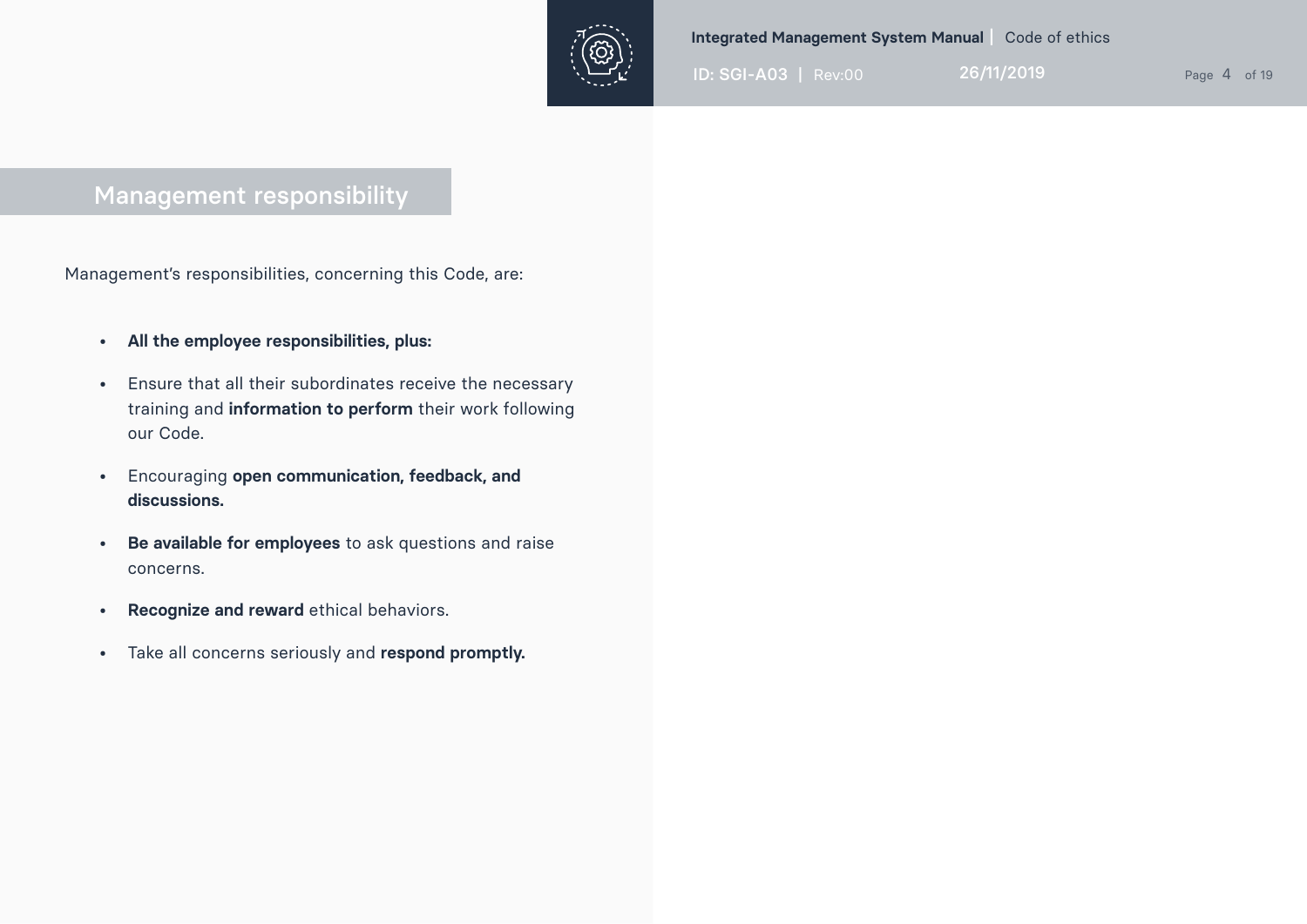

ID: SGI-A03 | Rev:00 26/11/2019 Page 5 of 19

# **2. Principles of action**

The principles that constitute the ultimate basis for the standards included in this Code include **ethical, transparent, and socially committed action,** as recognition of the role and responsibility of private entities in the **adequate development and progress of the Society** and ensuring **respect for the legitimate rights** of all-natural or legal persons with which it relates and those of the Society in general. This implies:

Equity in relationships with staff, management, and people or collaborating companies, requires objectivity in your selection and promotion, remuneration and adequate and reasonable conditions of collaboration, and non-discrimination based on race, political ideology, religious beliefs, sex, or social status.

Strict compliance with laws and contracts and their obligations, as well as good commercial practices.

Commitment to transparency and veracity in the offers of products and services, and the information provided to suppliers, customers, and the public, as well as the search for permanent excellence in the provision of the contracted services.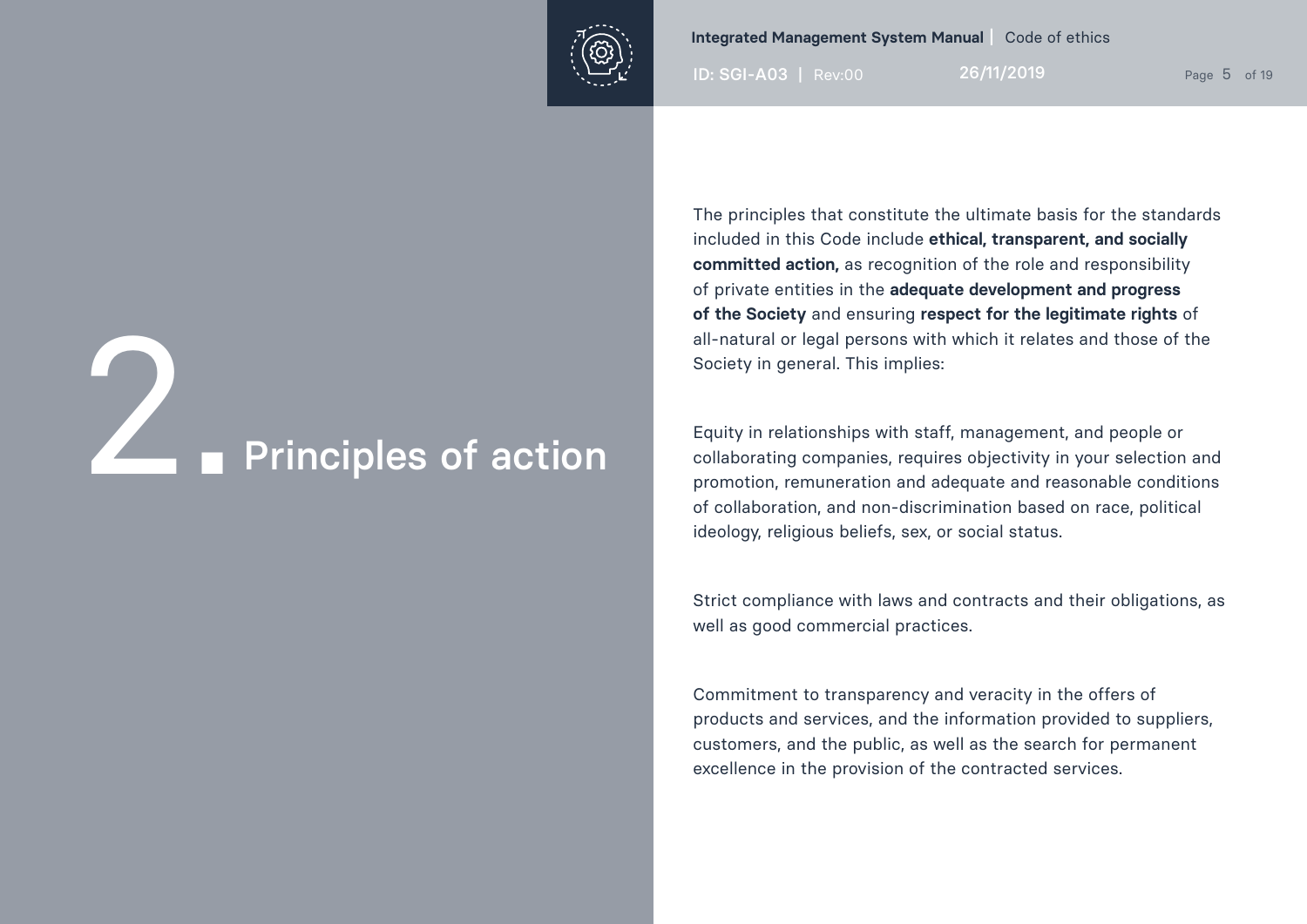

ID: SGI-A03 | Rev:00 26/11/2019 Page 6 of 19

Development of sustainable business and activities over time and respectful of the environment, environment, and social interest.

Reciprocal respect and full consideration of human rights and values govern INGECID relations with and between people.

## Compliance with current legality

Effective observance of this principle requires that a**ll persons who are part of INGECID identify with it,** strive to know the rules on their professional activities, and endeavor to comply with it as soon as it applies to them, considering not only their wording, but also their **spirit and purpose.**

Likewise, they must act regarding **good commercial practices and uses**, as well as contractual obligations, considering that honoring the agreed and complying, **in good faith and promptly,** to the commitments made is, in addition to an elementary duty of justice, guaranteeing our credibility as a company.

## Respect and safeguarding of human rights

INGECID promotes that the **ten principles** that make up the **United Nations International Covenant on Civil and Political Rights** are scrupulously respected within the organization.

This implies that, within its sphere of influence, it must act decisively in favor of the defense of human rights contained in the **"International Charter of Human Rights"**, and ensure that it is not responsible, by action or by omission, for any form of violation of those rights.

INGECID is committed to **respecting, defense, and the protection of human rights** in the Conventions of the International Labor Organization (ILO) and the Declaration of Fundamental Principles and Labor Rights.

Therefore, INGECID and its members should contribute to:

- Offer **decent employment.**
- **• Avoid discriminatory practices** or any that undermine the dignity of people.
- **• Reject child labor and forced or compulsory labor.**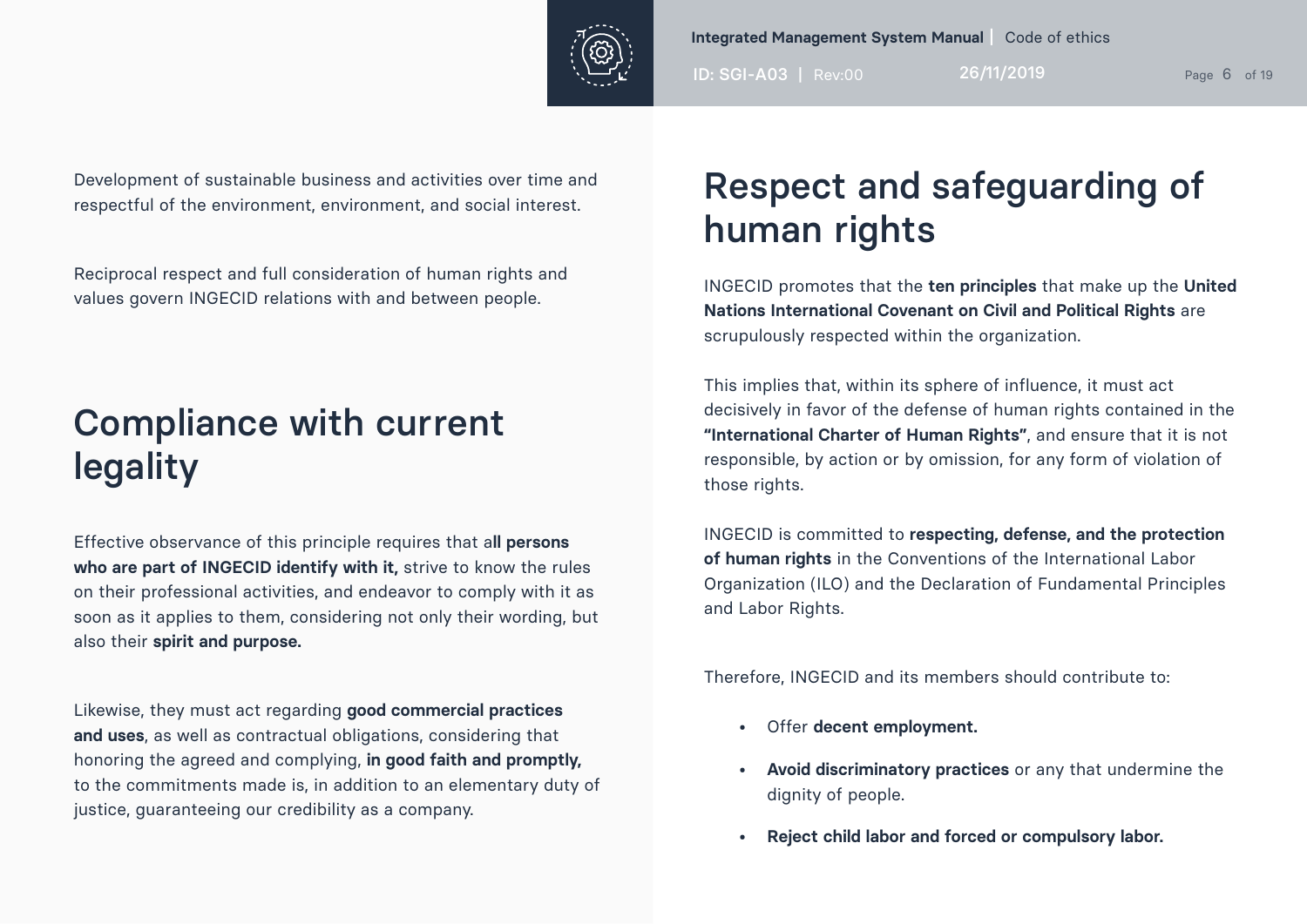

ID: SGI-A03 | Rev:00 26/11/2019 Page 7 of 19

- **• Respect the freedom of association** and collective bargaining of its employees, as well as the role and responsibilities that fall within the representation of workers under the legality in force.
- **• Implement monitoring procedures,** which allow to identify with due diligence, possible situations of risk of human rights violations, and establish mechanisms to prevent and mitigate such risks.

## Social responsibility

Aware of the role and responsibility of private entities in the proper development and progress of society, INGECID seeks to act in a socially responsible manner, and it is proposed, as a permanent aspiration, to reconcile the objectives of the company with the legitimate interests of the so-called **"interest groups" with which it relates (staff, management, partners, customers, suppliers, etc.)** or in which its activity impacts.

## Respect for the environment

The development of sustainable business and activities over time and respect for the environment and social interest are part of INGECID´s basic principles of action.

INGECID has established an **Environmental Policy,** that defines, as basic criteria to be followed by the staff and management:

- **• encourage continuous improvement and pollution prevention** to make the development of our activity compatible with the conservation of the environment, and
- **• encourage reuse, recycling, and resource management.**

These principles are transmitted to suppliers and external partners, as well as the need to align with these principles and compliance with the appropriate environmental procedures and requirements in each case.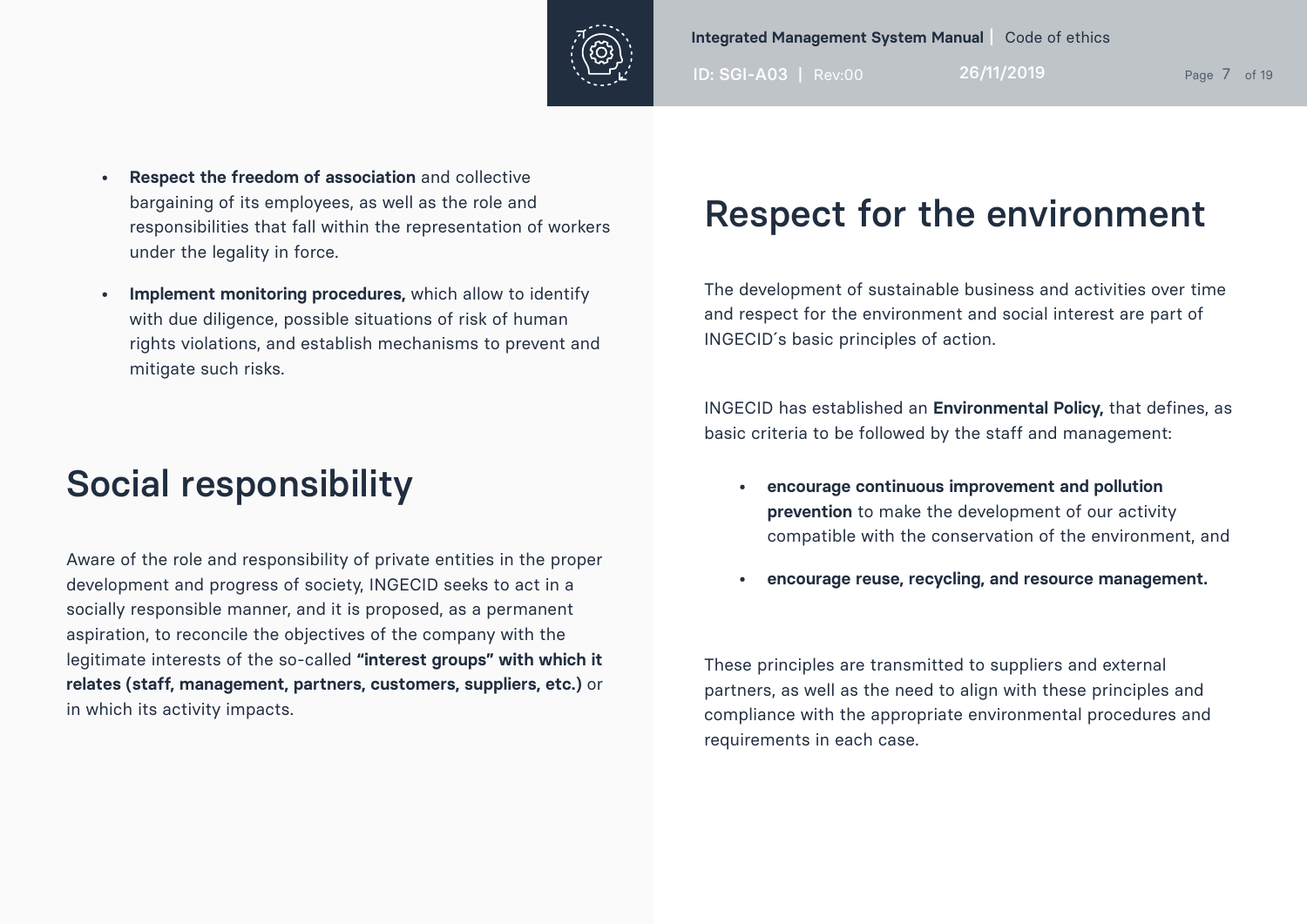

ID: SGI-A03 | Rev:00 26/11/2019 Page 8 of 19

## **Confidentiality**

### Confidentiality of information

**The information is the property of the company, and its security is the responsibility of the staff, management, and collaborators of INGECID, who are obliged to protect it and to carry out its activities following established safety rules** and procedures, and to avoid any risk, internal or external, of non-consensual access, manipulation, or destruction, both intentional and accidental.

INGECID´s staff, management, and collaborating persons or companies will not use the information at their disposal for purposes other than those which, because of their work or professional activity, justify their access to it.

For these purposes, information that is **expressly classified as confidential,** information which is reasonable to understand as confidential by its nature, transcendence or meaning, and any other information, the disclosure of which may cause damage to INGECID is treated as confidential.

Particularly, information relating to customers, employees, suppliers, strategic plans, financial, commercial, statistical, legal, or similar information shall be considered confidential and treated as such. Information relating to third parties known to which the person concerned is aware due to his relationship with INGECID shall also be considered confidential. In case of doubt, any information shall be considered confidential until otherwise indicated.

### Protection of personal data

INGECID complies with current data protection legislation and has established procedures and measures to protect the confidentiality and ensure the correct use of information relating to identified or identifiable natural persons (name, surname, age, health data, image, sound, economic data, etc.).

### **Transparency**

The trust placed in INGECID by the different stakeholders is based on the **transparent, truthful, and complete information that the company provides in all areas of its activity.**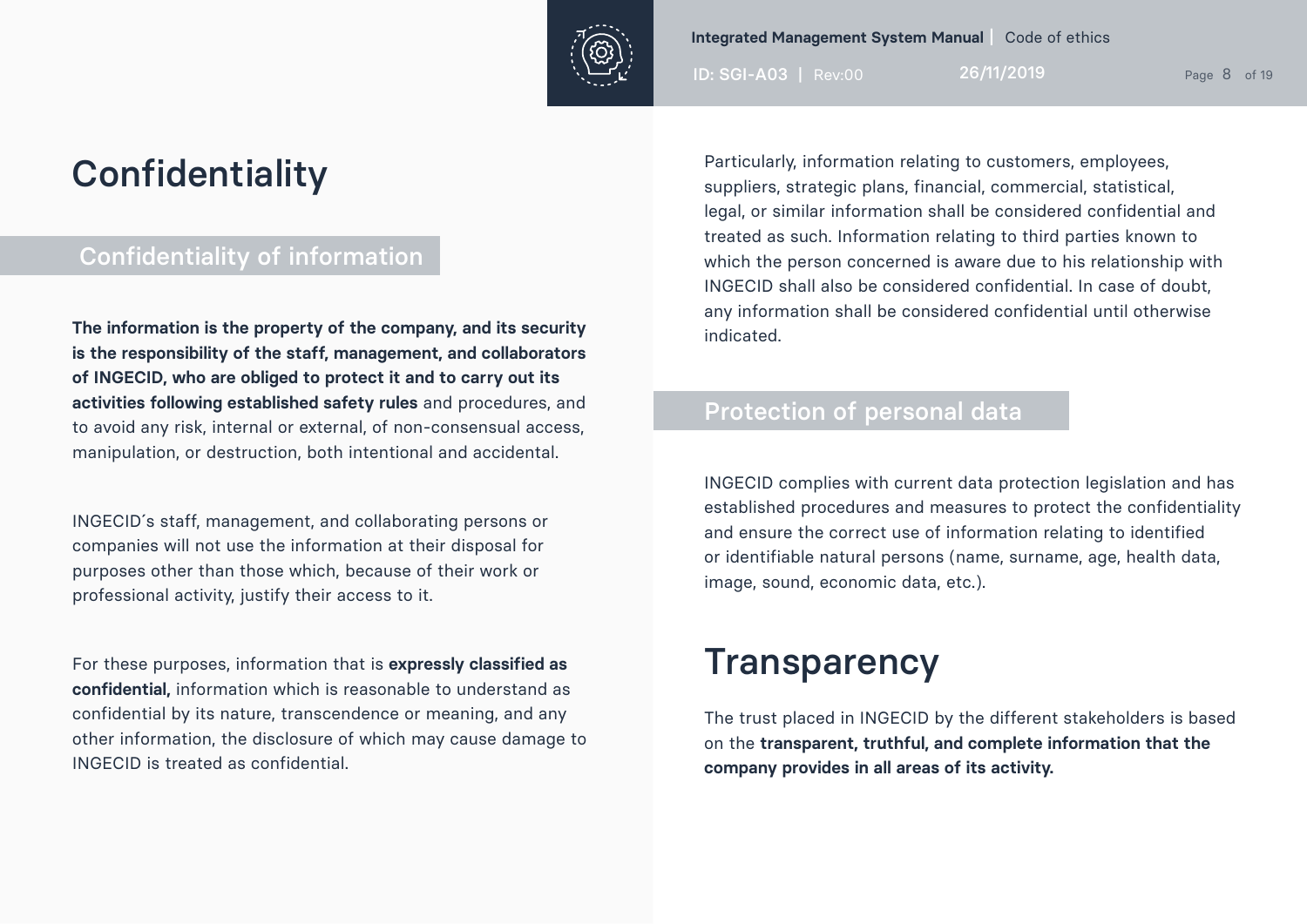

ID: SGI-A03 | Rev:00 26/11/2019 Page 9 of 19

The staff and management must ensure that the information they provide, both internally and externally, is **accurate, clear, and truthful, and in no event will they knowingly provide incorrect, incomplete, inaccurate** information or that may mislead the recipient.

The request for any type of grants, aid, or funds from the **Public Administrations** will be processed with the application of the principles of veracity and transparency as to the fulfillment of the conditions required for its grant and with strict application of the amounts received in such a respect for the purposes or activities for which the grant, aid or funds have been granted.

This principle of transparency and veracity of information will also apply in internal communication.

People who enter any type of information into INGECID's systems must ensure that it is rigorous and reliable. **All INGECID economic transactions must be clearly and accurately reflected in the relevant records, systems, and/or files, ensuring proper custody**  and retention of information within the time limits provided for by law.

## Mark and corporate reputation

Among INGECID's intangible assets, **the brand and corporate reputation take a pre-eminent place.** Any conduct that may cause harm to the image of the company must be avoided and, consequently, refrain from using its name, mark, or distinctive signs for purposes other than those authorized by the company or allow, because of an action carried out in a personal capacity or without proper authorization, INGECID's reputation is misplaced or impaired.

**The staff must have express authorization to speak on behalf of INGECID or participate due to its position or relationship with INGECID in any forum or public media** (media, social media, professional days, seminars, and any other event that may be publicly available).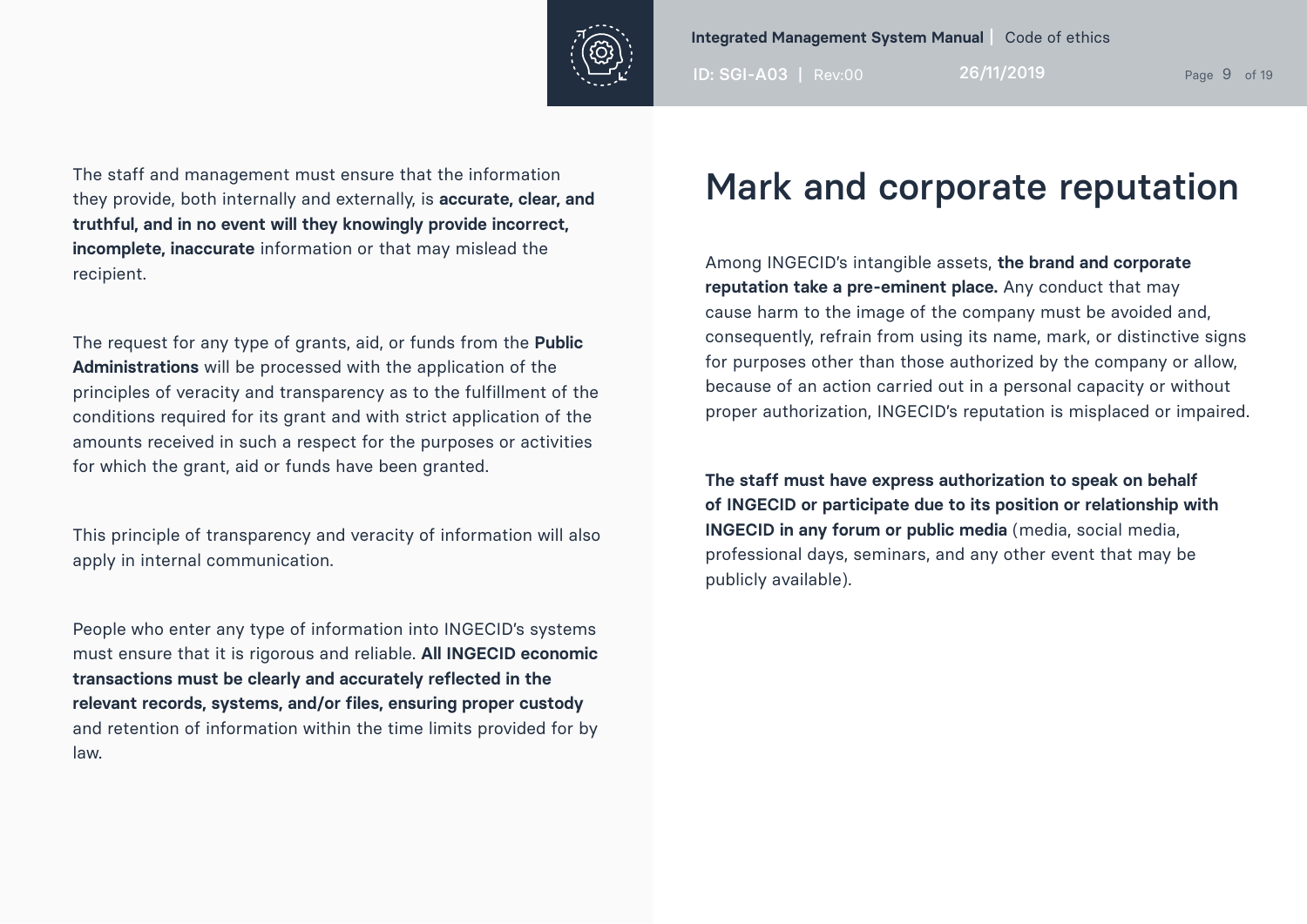

ID: SGI-A03 | Rev:00 26/11/2019 Page 10 of 19

## Intellectual and industrial property

INGECID's staff, management, and partners must **respect the intellectual property and the rights or licenses of use** held by the company concerning courses, projects, programs, and computer systems, manuals, videos, knowledge, processes and, in general, any work created or developed at INGECID, either because of your professional activity or third parties, limiting its use solely and exclusively to the exercise of such professional activity.

In addition, the intellectual and industrial property rights held by any third party will be respected. **No program, manual, documentation, or information of any kind belonging to third parties will be used in INGECID without proper authorization.**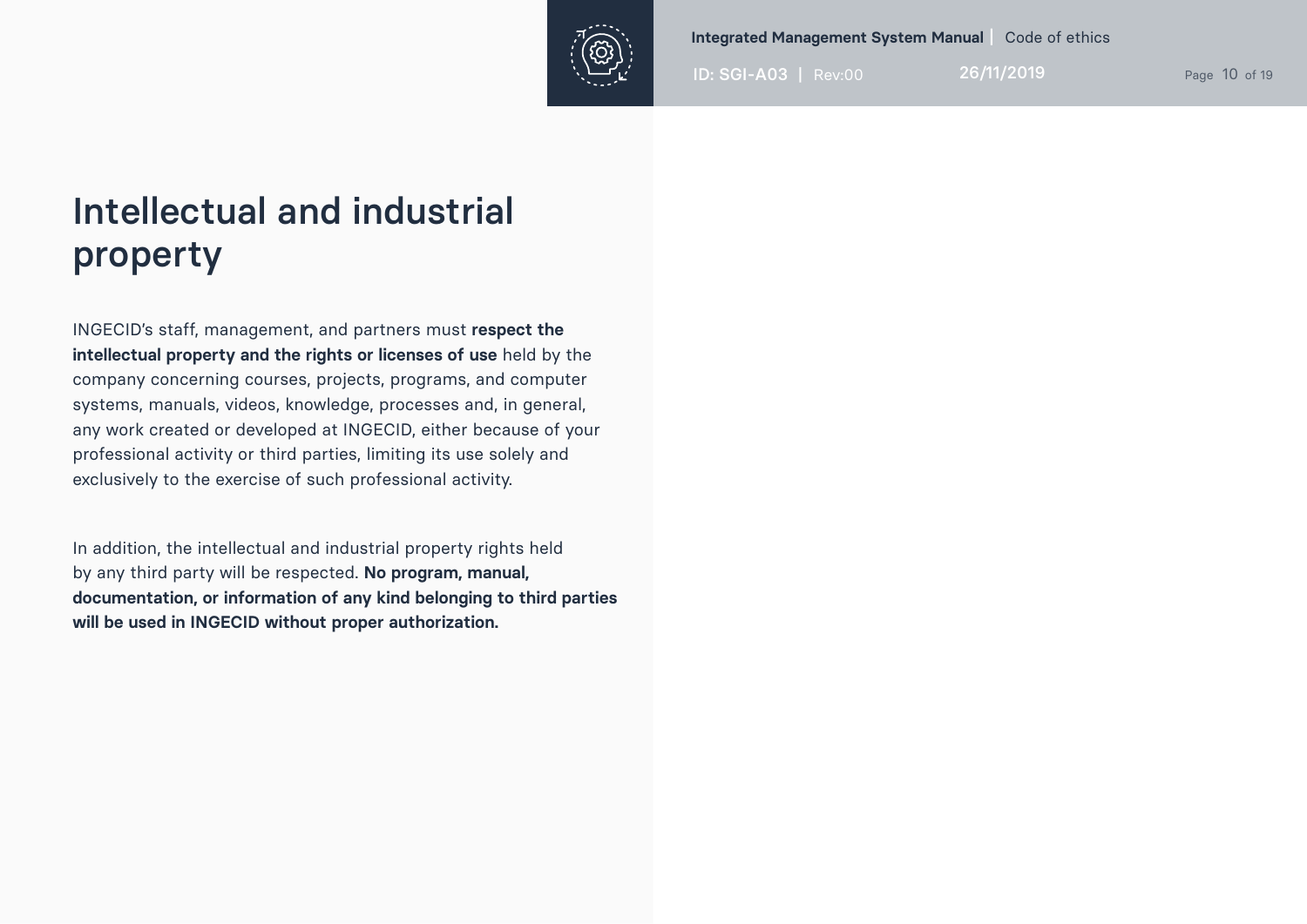

ID: SGI-A03 | Rev:00 26/11/2019 Page 11 of 19

## Relationship with and between the staff

### Respect for people

INGECID promotes a favorable working climate, in which the capacities are fostered and the interests of all the people who are part of the organization are respected, as an essential condition for achieving excellence in the development of services.

INGECID does not tolerate:

- **• Violent, hostile, offensive, or humiliating behavior.**
- **• Unwanted physical contact.**
- **• Sexual harassment.**
- Harassment or **discrimination based on religious or political beliefs,** or the absence thereof.
- Harassment or **discrimination based on age, color, race, nationality, ethnicity, sex, sexual orientation, disability,** or

# Behavior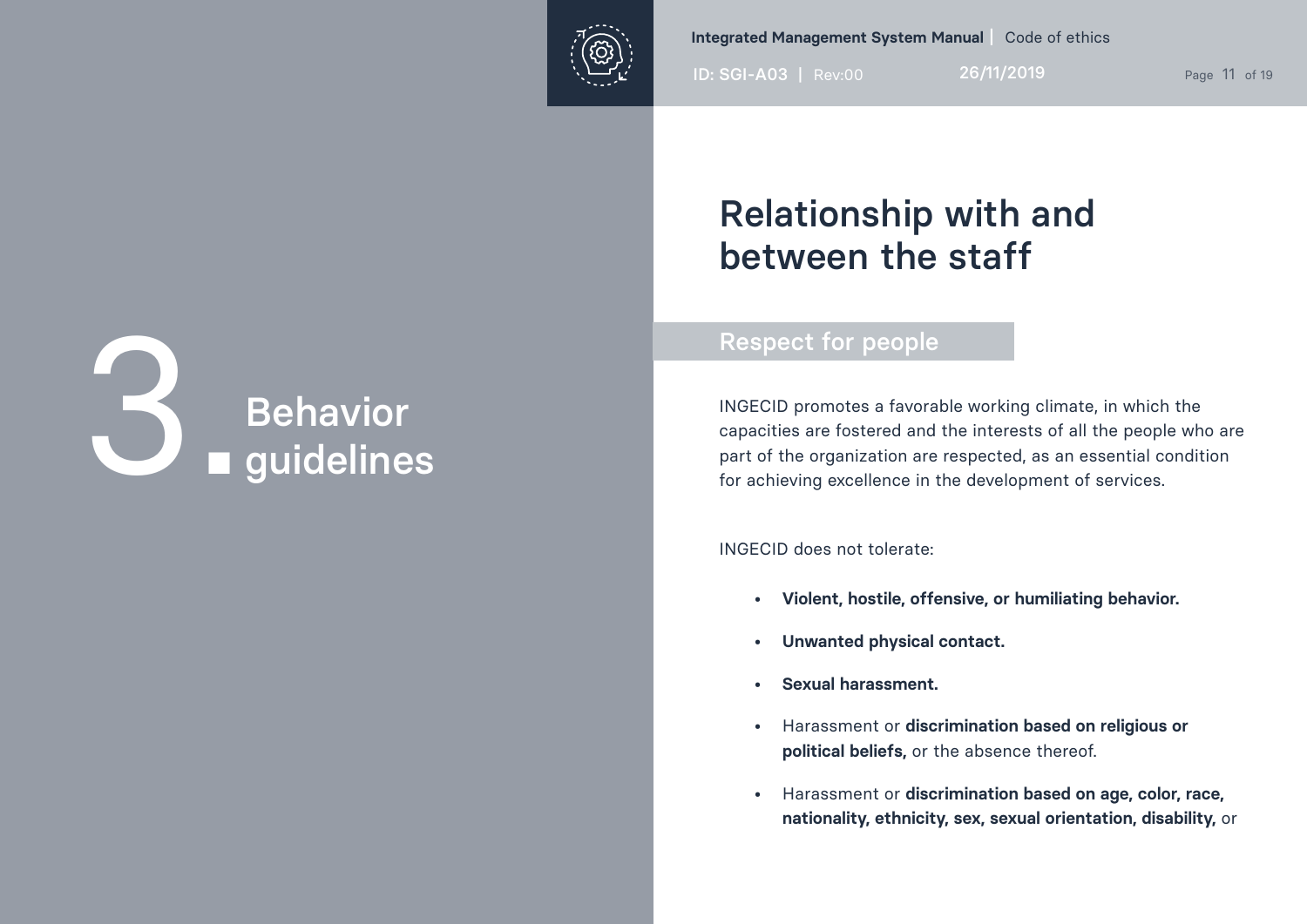

ID: SGI-A03 | Rev:00 26/11/2019 Page 12 of 19

other characteristics protected by law.

**• Verbal, written or graphic humiliating statement**s addressed at any person or group of the staff.

**Diversity gives INGECID a competitive advantage,** through increased creativity, growing reputation, and quality of human capital, helping to better serve the interests of an equally diverse clientele.

### Reconciliation of work and personal life

INGECID believes that an active and structured policy on equality and conciliation promotes productivity and facilitates a balance between work, personal, and family life for all the staff, committing to drive initiatives that bring effective progress. Management and staff will make it easier for people on the team to enjoy without restrictions the measures provided for in that policy.

### Prevention of occupational risks

INGECID provides safe and healthy working environments, thus ensuring people's right to the protection of their health and integrity. The people of the team have the right and duty to communicate, through the channels established for this purpose, any situation in which occupational safety and health are being endangered.

### Relationship to the customer

INGECID assumes and promotes commitment to the quality of its services and acts under best practices. All INGECID people must take care of customer relations, acting with integrity, aiming at the highest levels of quality and excellence in the provision of services, seeking the development of long-term relationships based on trust and mutual respect.

Agreements must always be made in writing and accordance with INGECID's policies and applicable laws. In the agreements, INGECID:

- Gets orders based on **superiority of services and competitive prices.**
- **• Presents its services and products honestly** and directly.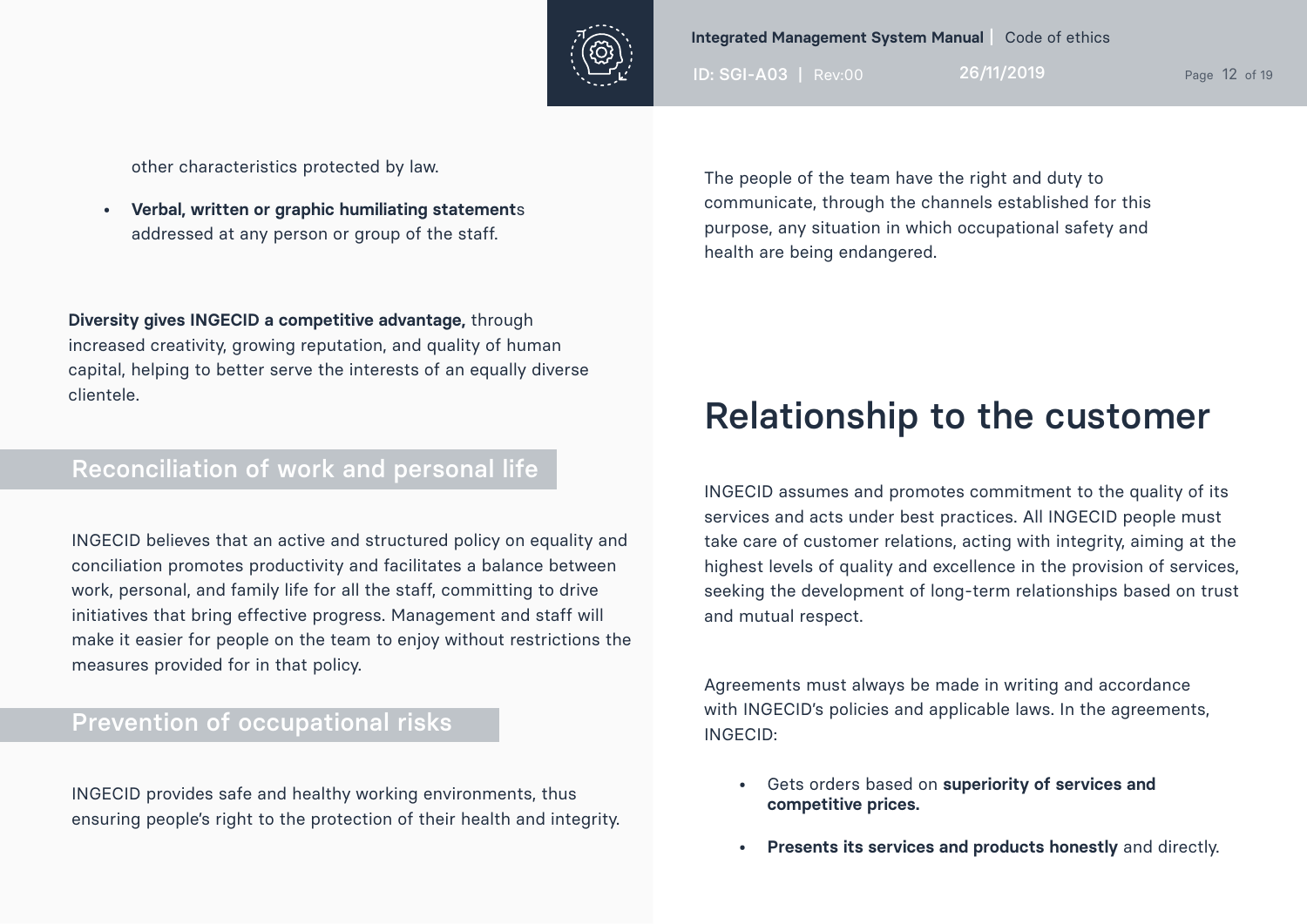

ID: SGI-A03 | Rev:00 26/11/2019 Page 13 of 19

- **• Consistently meets commitments.**
- **• Avoids unfair or deceptive business practices.**
- **• Focuses on high-quality service.**

## Relations with suppliers, partners; collaborators, and subcontractors

INGECID views its relations with suppliers, partners, collaborators, and subcontractors as based on the quality of the services and products and the integrity of their business practices, guaranteeing, in addition to socially responsible action, transparency, and equal treatment.

INGECID refuses to engage with third parties whose conduct is incompatible with this Code.

The staff participating in the selection processes of such persons or companies:

- are mindful that the selection and procurement of goods or services must be **carried out through a fair procedure** and following technical and professional **objectives and economic criteria.**
- refuse and, under no circumstances, request incentives, commissions, gratuities, favors, or advantages, **avoiding any behavior that may be deemed inappropriate or unlawful.**
- **• do not incur a conflict of interest.**

## Anticorruption, bribery

INGECID is against unethical practices aimed at inappropriately influencing people's actions and willingness to gain benefits. INGECID also does not allow other persons or entities to use these practices with their staff. **No person of INGECID shall admit or practice bribes or offer benefits for the benefit of third parties who are at the service of any organization (public or private) to obtain advantages or conduct business, whatever its nature**,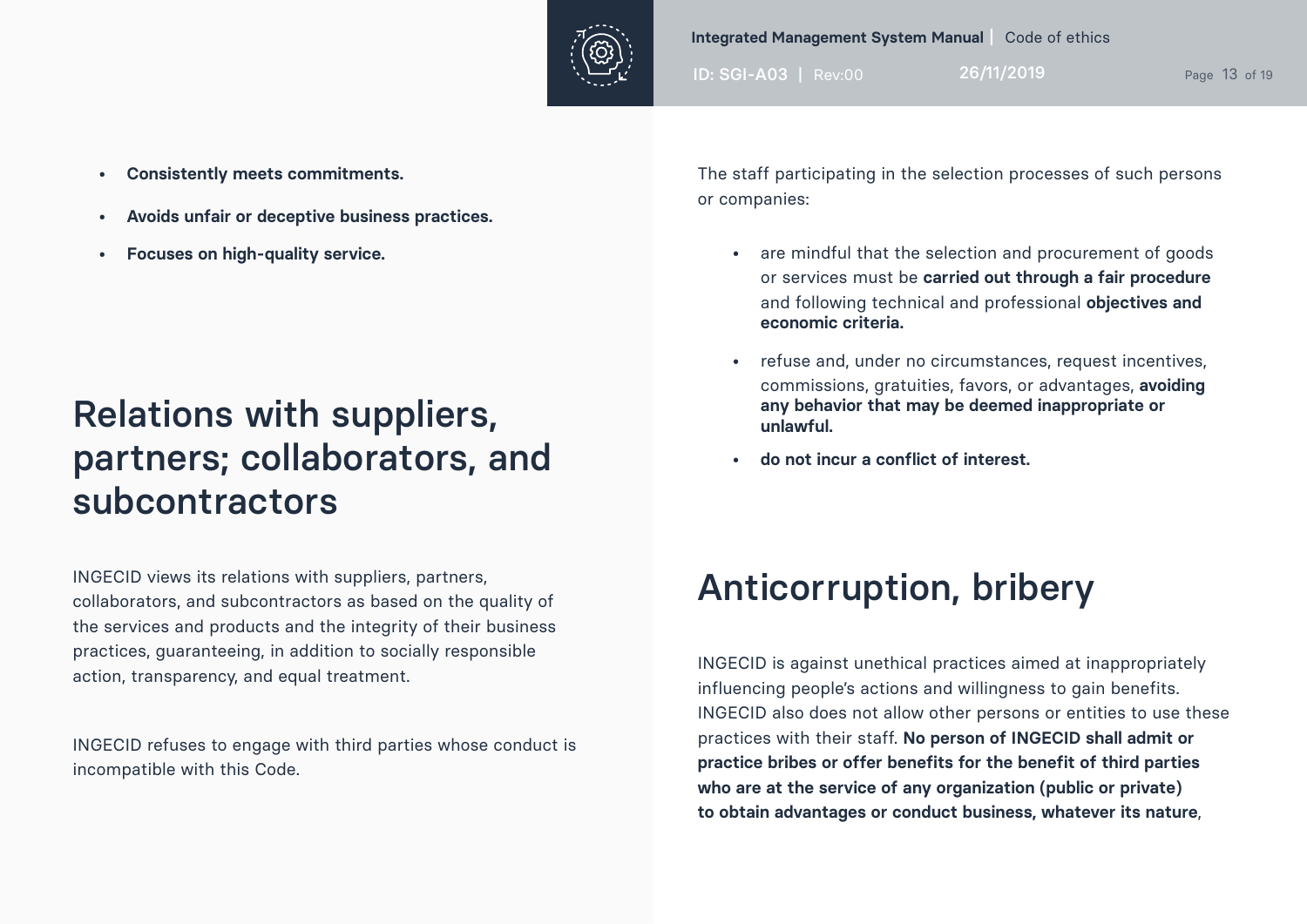

ID: SGI-A03 | Rev:00 26/11/2019 Page 14 of 19

denouncing through established channels all uses of corruption come to their knowledge.

## Responsibility when giving and receiving gifts, hospitality, and travel

The staff and the management of INGECID may not request or accept, either directly or indirectly, gifts, commissions, discounts, invitations, or other benefits or favors from suppliers, customers, or any person or entity related or pretending to relate with INGECID.

Without prejudice to the generality of the foregoing, attention, or gifts of mere courtesy or of symbolic or reduced value that simultaneously meet the following requirements may be accepted:

- They are not contrary to the principles of **ethical action and transparency** adopted by INGECID.
- **• Do not harm INGECID's image or reputation.**
- They are permitted both by the applicable **legislation and domestic regulations** of each country and by local customs and customs.
- They do not consist of **amounts of money** or securities and goods easily liquidated in cash.
- They are delivered or received **transparently** and on an occasional basis, according to a generally accepted courtesy business practice or social use.
- They consist of objects or **attentions with a symbolic or economically irrelevant value** and, in any case, less than 100 euros (or its equivalent in the corresponding currency) and what the legislation dictates.
- They are not perceived as influencing the **decisionmaking** of the INGECID staff or management.

If a person receives a gift that **exceeds the maximum amount set, or that raises doubts about its adequacy,** they must inform **their superiors,** who will decide whether to return it or, where appropriate, the destination to be given. In addition, the case will be raised in the **Ethics Committee (4.2)**

The gifts made on behalf of INGECID are characterized by being intended to promote the brand image of the company and will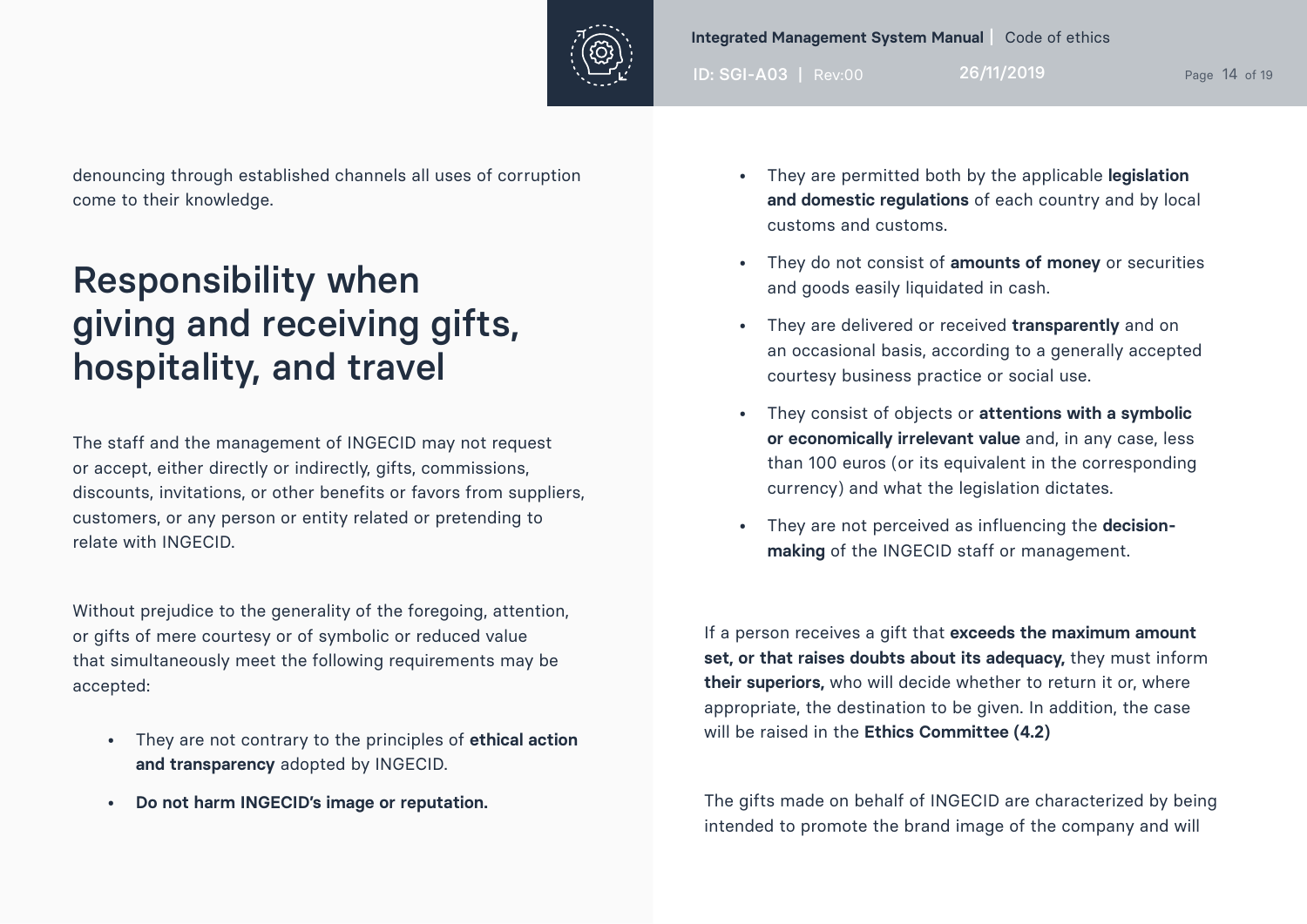

ID: SGI-A03 | Rev:00 26/11/2019 Page 15 of 19

be made exclusively by the expressly authorized staff. Therefore, and outside this rule, in the field of its professional activity, gifts, services or any other kind of favor may not be offered to client companies, suppliers, partners, or any other person or entity that maintains or may maintain relations with INGECID.

## Fair competition

Antitrust laws promote the independence of each company when making decisions about sensitive competitive factors such as price and contractual conditions. The following should not be done or discussed with competitors:

- **• Setting or coordinating prices**
- **• Sharing information** about prices, profits, or profit margins
- Facilitate **collusive or rigged bidding**
- **• Boycotting** other companies (competitors, suppliers, or customers)
- **• Split or assign markets,** territories, or customers
- Exchange or **share any unpublished information** concerning prices or any other competitive information with a competitor

All this, in addition, considering that in the sectors in which INGECID works there is great interconnectivity, and a company competing for one project can be a supplier or client in another, and partner in another. Special care will be taken not to share or discuss, intentionally or accidentally, information that could lead to unfair competition or to compromise confidential or proprietary business information.

## Conflict of interest

INGECID considers as an essential value the **loyalty** that, on the other hand, is compatible with the possibility that the staff or management can carry out other business or professional activities if they are legal and do not enter collision with their responsibilities at INGECID. Accordingly:

- Action will be taken with **loyalty and in defense of the interests of the company.**
- The staff and management should **refrain from participating in any activity that may give rise to a conflict of interest with their work at INGECID.** They shall also refrain from representing the company, intervening in, or influencing the decision-making of matters in which, directly or indirectly, they, their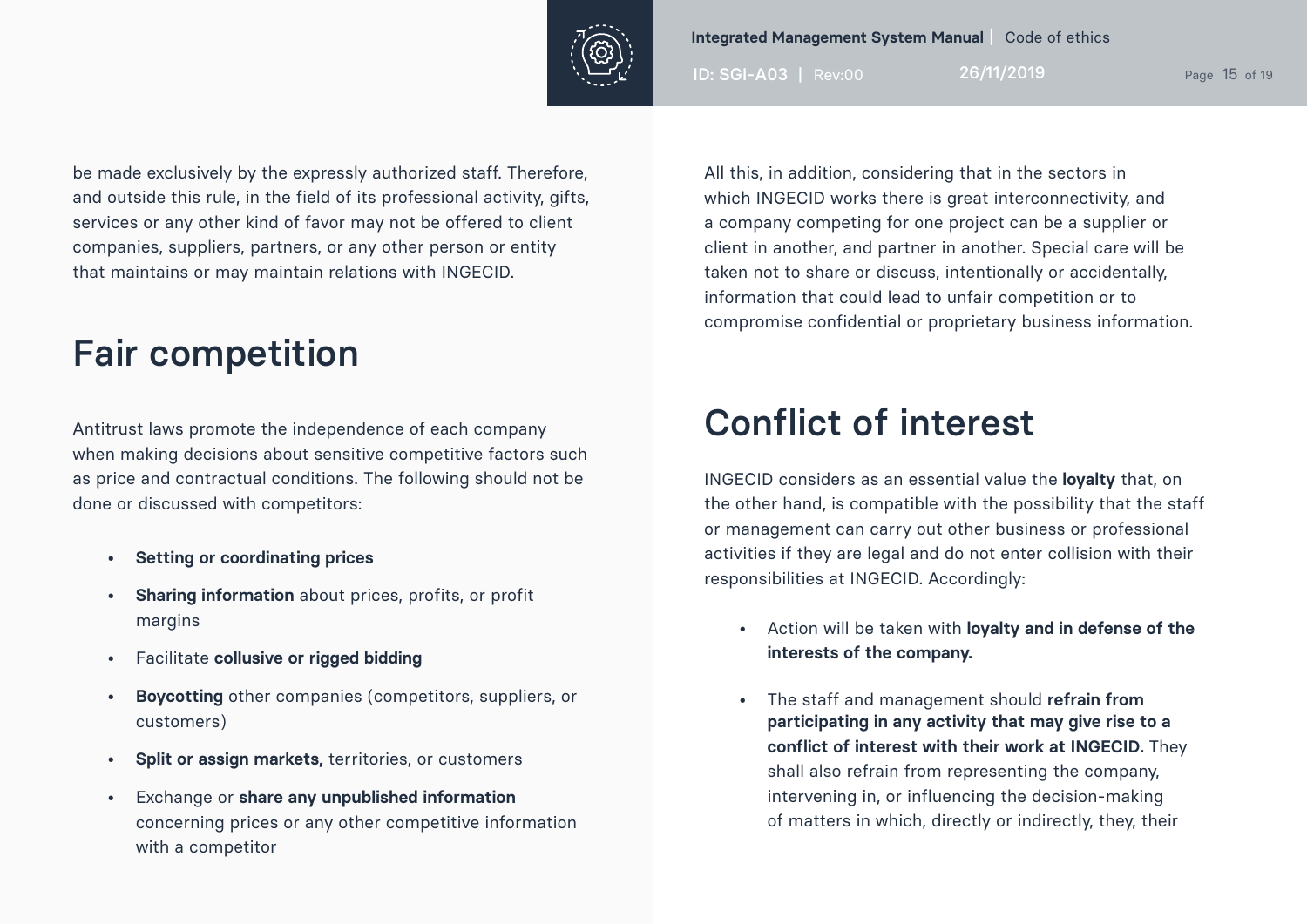

ID: SGI-A03 | Rev:00 26/11/2019 Page 16 of 19

family members, or close persons have a personal interest.

**• Persons who may be affected by a conflict of interest**  shall, before any decision on the matter in question, communicate it to the management of their company, to ensure that the necessary measures are taken to prevent their impartiality may be compromised.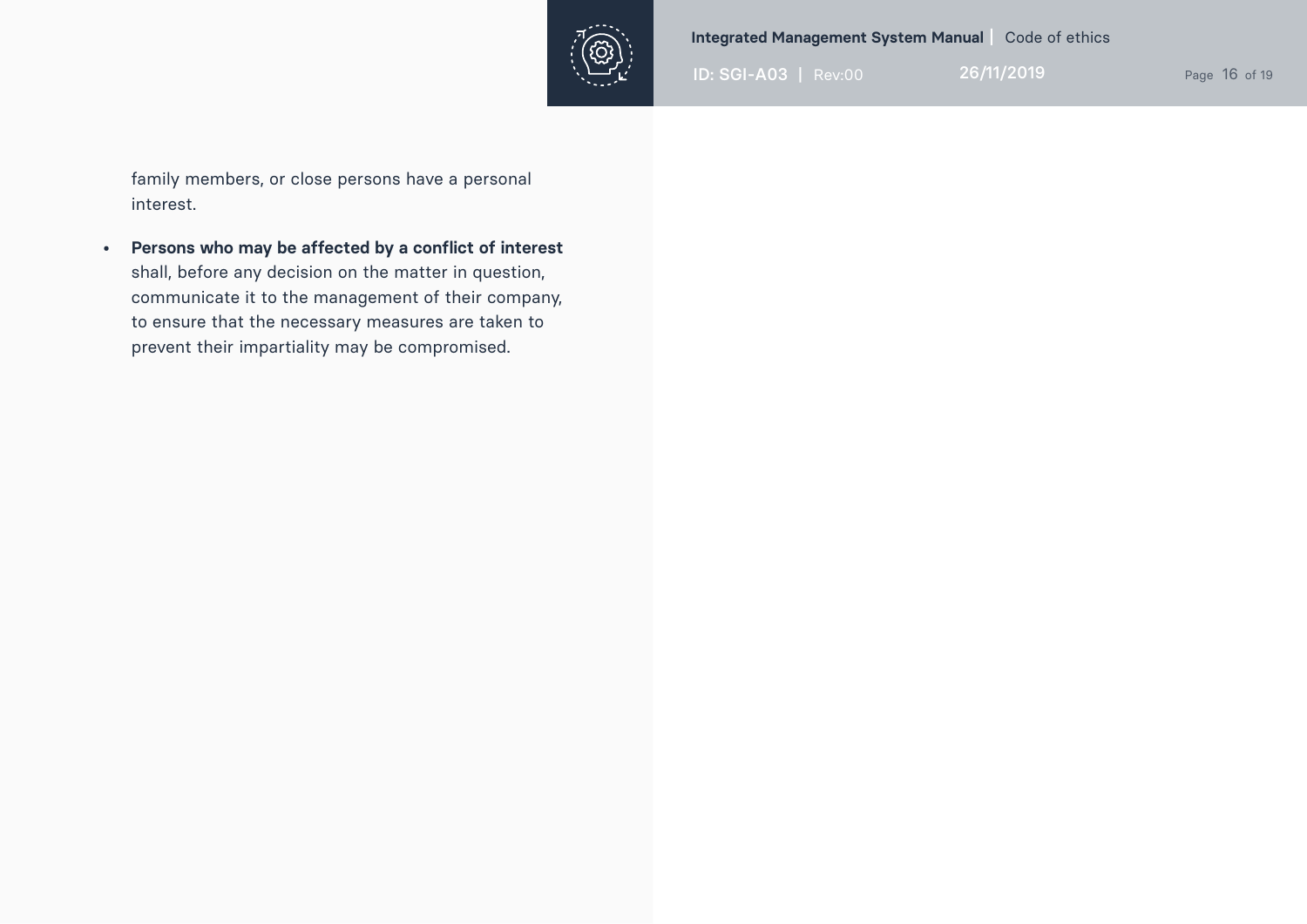

ID: SGI-A03 | Rev:00 26/11/2019 Page 17 of 19

# **ZAND Compliance and 4.1 Compliance and 4.1 Compliance and 4.1 Compliance and 4.1 Compliance and 4.1 Compliance and 4.1 Compliance and 4.1 Compliance and 4.1 Compliance and 4.1 Compliance and 4.1 Compliance and 4.1 Complia**

To ensure the implementation of the Code, as well as the monitoring and control of its compliance, the Ethics Committee is established, which shall have the following competencies, composition, and operating regime: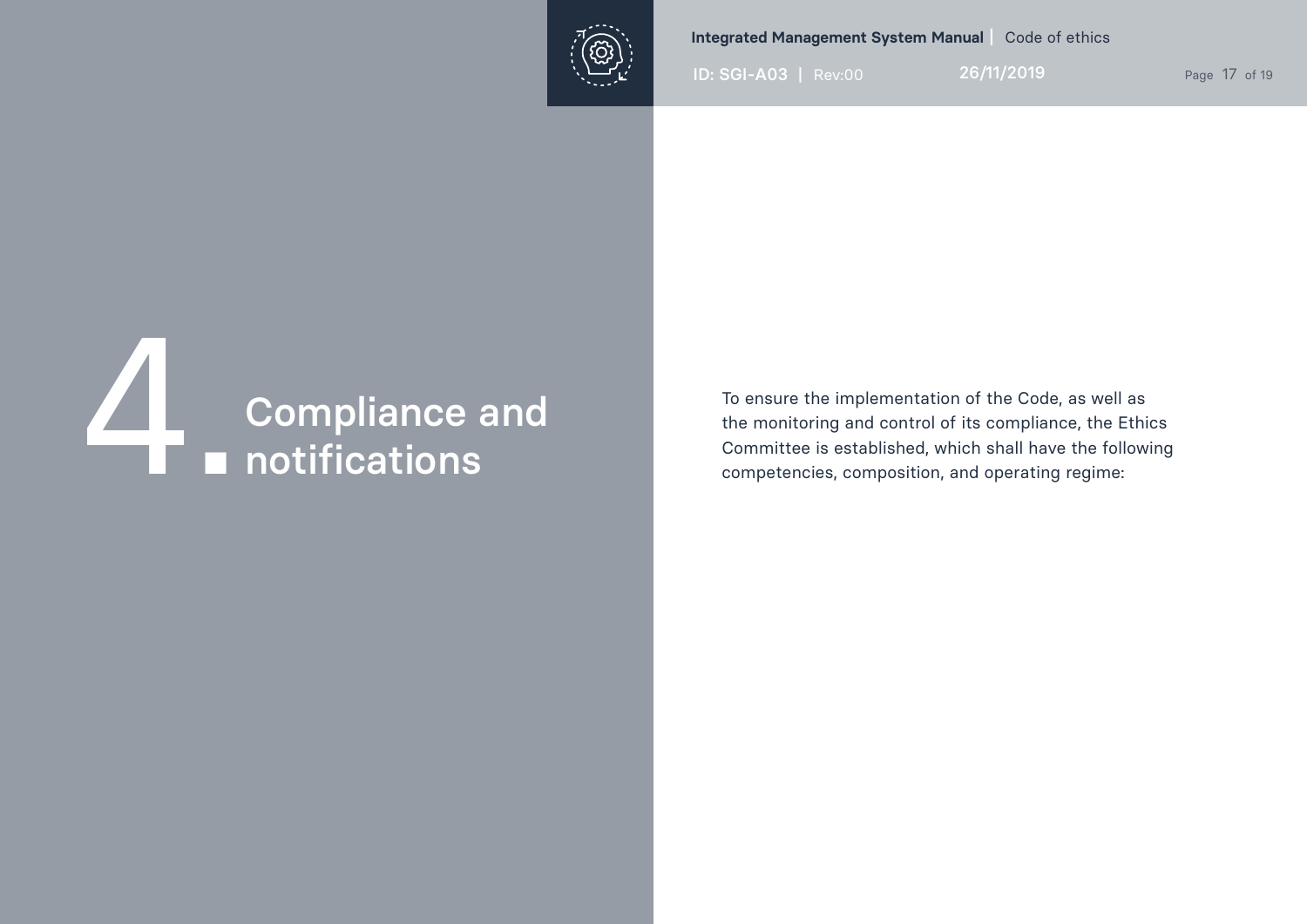

ID: SGI-A03 | Rev:00 26/11/2019 Page 18 of 19

### Ethics committee

### **Competences**

•

The main functions of the Ethics Committee are:

- **• Advisory:** resolve queries on the interpretation of the principles and guidelines for action contained in this Code and advise on how to act in certain situations.
- **• Resolutions:** analyze and resolve complaints about noncompliance with the Code.
- **• Surveillance:** ensure compliance with the Code of Ethics and propose the updating of its content to adjust it to the changes that occur in the company, the market, society, and legislation.
- **• Promoters:** disseminate and promote among employees the values and rules of action established in this Code.

### Composition

The Ethics Committee will be composed of Management, Technical Management, Heads of the Integrated Management System, and Project Department manager.

## Operation and notifications

Anyone at INGECID who has doubts about the **application of the Code,** or who observes a situation that could result in a breach or violation of any of the principles and ethical or conduct standards set out in this Code, shall report it to the **Ethics Committee,** that will act within the scope of its advisory functions or resolving complaints that may arise for non-compliance with the Code.

Proposals, consultations, and complaints may be made to the attention of the Ethics Committee, in the following ways: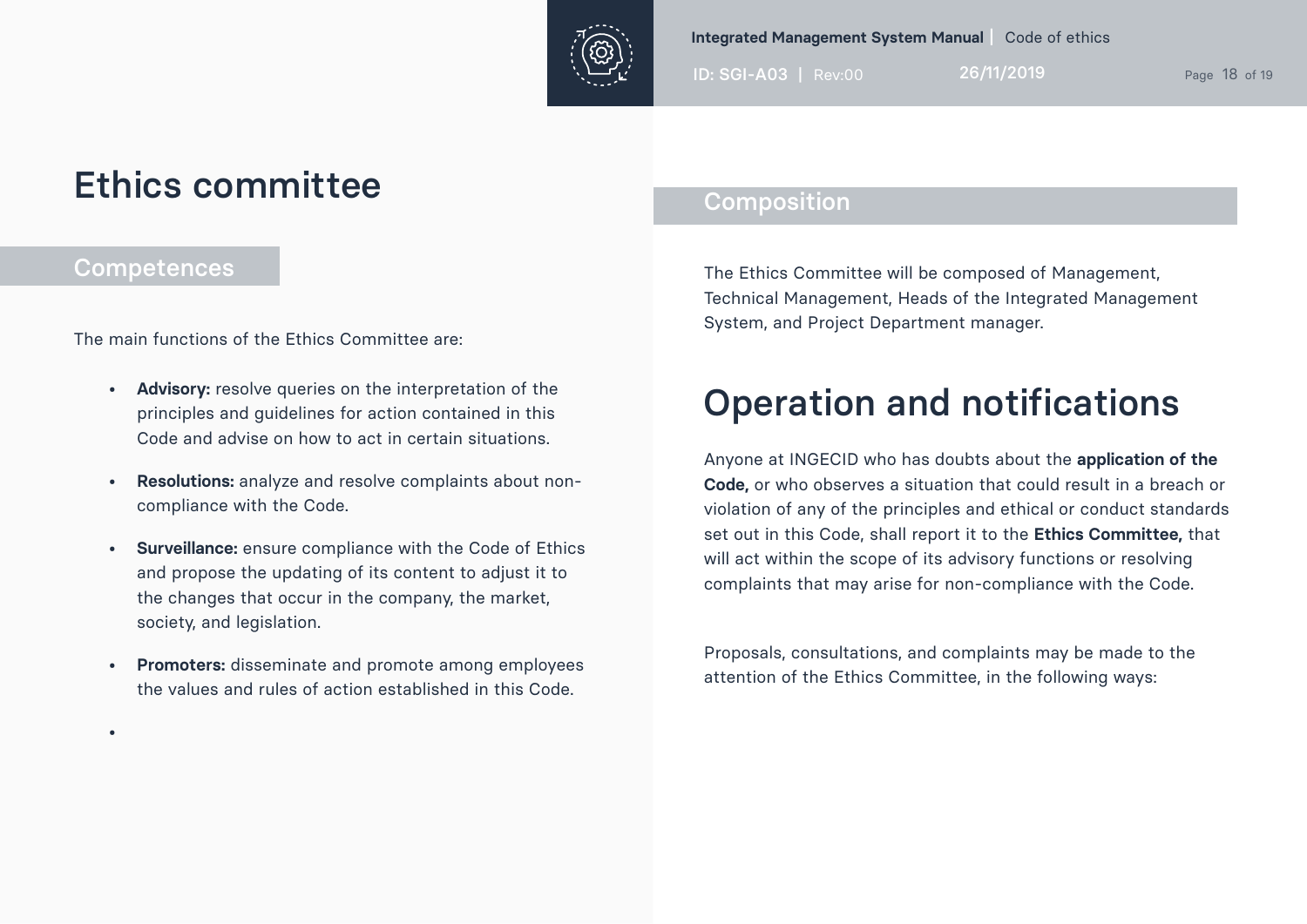

ID: SGI-A03 | Rev:00 26/11/2019 Page 19 of 19

### -Preferably by email: info@ingecid.es

### -By traditional mail:

INGECID A/a. Comité de Ética E.T.S. de Ingenieros de Caminos, Canales y Puertos, CDTUC-Torre Anexa, Planta 3ª Módulo 1104, Avda. de los Castros nº 44 39005 Santander (Cantabria)

- Through the Google form

The consultation or complaint must contain at least the following information:

- **• Identification of the person** making the consultation or report.
- **• In the case of denunciation, the circumstances of the complaint must be detailed and the evidence supporting it should be accompanied,** as far as possible. Those responsible for the alleged irregularity shall be identified.
- **• In the case of consultation,** the article of the Code on which clarification or interpretation is sought shall be indicated and the subject matter of the consultation detailed as accurately as possible.

**The Ethics Committee** will know and resolve the complaints and inquiries received, giving them in each case the treatment it deems most appropriate, will act in each intervention with full independence and full respect for the persons concerned, and will ensure, always, confidentiality in the treatment of complaints and inquiries.

Staff and management have a duty to **cooperate in investigations** into possible breaches of the Code.

INGECID guarantees that there will be no retaliation for reporting a breach of the Code of Ethics, nor for having participated in any investigative proceedings.

The decisions of the Ethics Committee are binding on the company and its staff.

**Failure to comply with any of the criteria for action contained in this Code of Ethics** will be sanctioned following the current disciplinary regime, without prejudice to any other responsibilities that may have been incurred.

The Ethics Committee will report annually on the activity carried out, both in the field of interventions, consults, and resolutions, as well as actions to promote the Ethics Code.